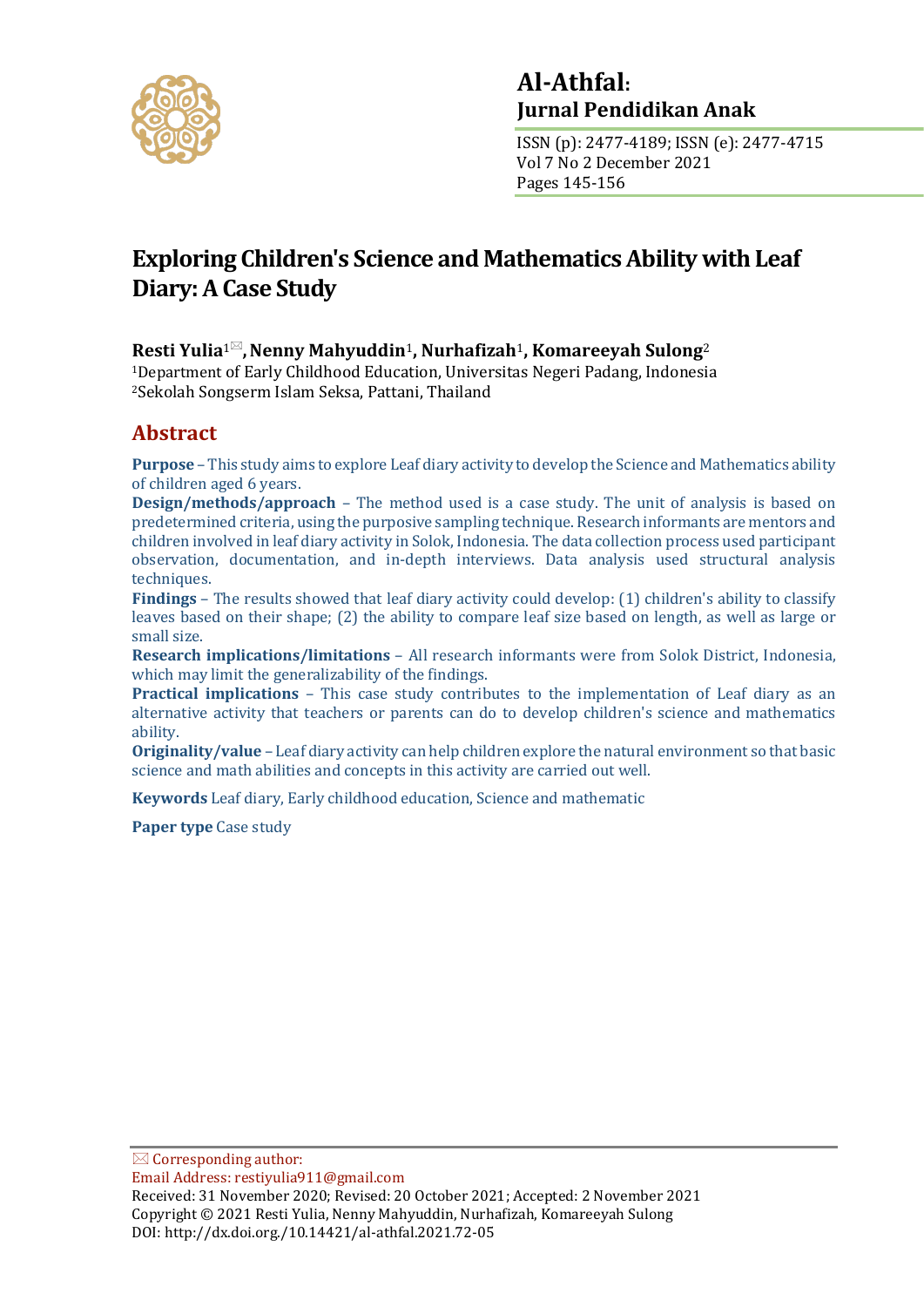### **1. Introduction**

The COVID-19 pandemic affects all human activities, including education (Pramana, 2020; Roza, 2012; Saepudin, 2011; Sapriati, 2013). Educational activities carried out face-to-face have been replaced by online learning, which is carried out from home. The online learning policy aims to minimize the spread of COVID-19. Learning from home applies to the higher education level and at the primary level, including early childhood education (Fardiah et al., 2019; Nurdin & Anhusadar, 2020; Retnaningrum, 2016).

This policy creates obstacles in implementing early childhood learning, emphasizing play activities. The concept of playing while learning is difficult to implement because the learning process runs online. Educators also find it difficult to design lessons presented to children during online learning (Lee, 2020). The learning and teaching process that was previously carried out face-to-face and physical activity to achieve all aspects of development has now turned into online learning, which no longer involves children's activities to interact directly. Therefore, many presented online learning activities are not on target.

In addition, parental assistance is less effective because unstable psychological factors are difficult in online learning. This is because parents have to share roles with their daily activities. If this condition continues, it will affect optimal child development (Fardiah et al., 2019; Nurhafizah, 2017; Suastra, 2010). Another obstacle experienced in applying online learning for early childhood is the lack of parents' pedagogical abilities. Thus, parents often complain while accompanying their children's learning.

The above problems clearly show that simultaneous online learning is not optimal in instilling various developing aspects (Pramana, 2020; Retnaningrum, 2016; Roza, 2012). Therefore, if this condition continues, the formulated material content and learning objectives will not be achieved. This triggers the loss of initial foundation and readiness to continue education in the future, especially in entering the next level of education (Hewi & Asnawati, 2020; Marwiyati & Istiningsih, 2020; Siregar et al., 2020). Therefore, it is necessary to find a solution to this problem immediately. The best action that can be a solution for teachers and parents to take to ensure the continuity of the environmentally friendly and safe from the coronavirus teaching and learning process is by using a leaf diary. Leaf diary is a play activity that utilizes the surrounding environment to play and recognize leaf shapes. Thus, it is very easy for teachers and parents to do at home.

This study aims to explore Leaf diary activity to develop the science and mathematics ability of children aged 6 years. Leaf diary activity can be done in any environment that allows children to find different types of leaves. Learning that can provide children with exploration is important so that it becomes one of the solutions in optimizing aspects of children's development through fun activities. Therefore, this study is important as a reference for educators or parents in carrying out child-friendly home learning during the pandemic.

### **2. Methods**

The method used is qualitative with the type of case study. This type was chosen to comprehensively describe the reality of the actual situation to obtain accurate data, especially related to leaf diary activity or the activity in developing classification and comparing abilities of children in their early childhood. Research informants in this study were selected based on predetermined criteria. Thus, selecting informants in this study used a purposive sampling technique. In this case, the research informants were mentors who facilitated leaf diary activity and children involved in these activities.

This study was conducted in Salayo, Kubung District, Solok Regency, West Sumatra, Indonesia. The subjects of this study consisted of kindergarten-age children and mentors in the online learning process. The researchers' data collection process consisted of three ways, i.e., observation in participant observation, documentation, and in-depth interviews to obtain more complete data. Observations were made to observe the activity process and the mentoring process for children when participating in leaf diary activity to obtain detailed and accurate observation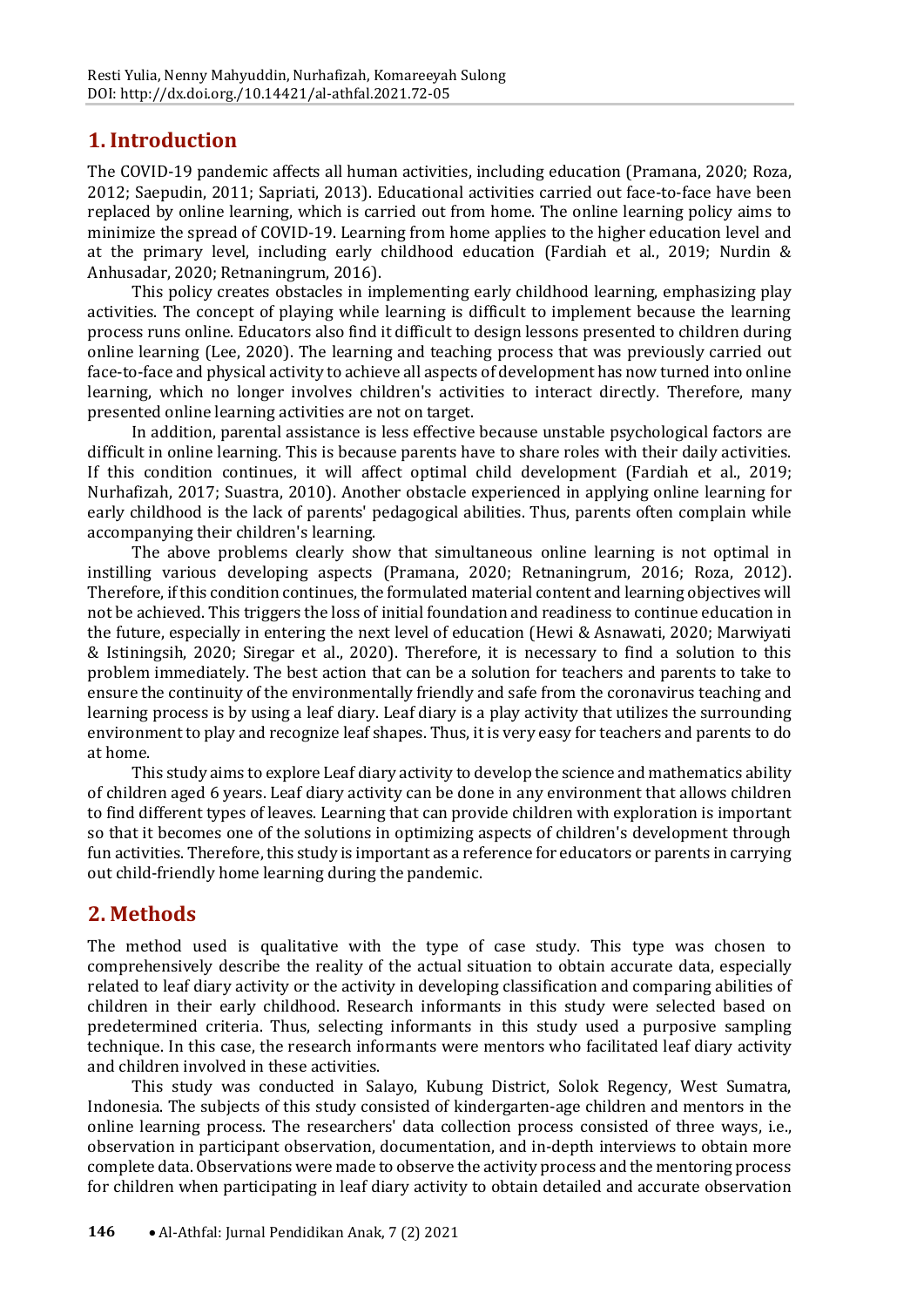data. Interviews were conducted with research informants, i.e., mentors and children involved in leaf diary activity. In this study, the structural analysis technique became the researcher's choice according to the characteristics of the research objective. Structural analysis is the process of examining case study data to identify patterns inherent in discourses, texts, events, or other phenomena.

### **3. Result**

The study's findings conducted in Nagari Salayo, Kubung District, Solok Regency, found that the leaf diary activity during the COVID-19 Pandemic was done by collecting various types of leaves around the children's residence to be attached to their designated books. In this study, activities were carried out in harvested rice fields. The activity begins with an opening to attract children's interest and explore children's knowledge about leaves. After these children have shown their interest, the mentor challenges them to collect as many leaves as they can find by collecting them in their respective leaf baskets. The children will then run around in the fields and bunds and observe and collect various shapes of leaves. After the given time for collecting the leaves ends, the children will return to the mentor and show the results of the leaves they have collected. The mentor then invites the children to pay attention to the leaves they have collected, and the children are asked to explain the difference between each leaf. The activity continued by classifying leaves based on certain criteria, such as shape and color. After the children were accompanied to classify the leaves, they were given a book and glue to stick the leaves they had classified. The activity is then closed with a conclusion. In the closing activity, the mentor asked about what the children had done and provided reinforcement that the children had done comparing and classifying activities.

This activity is full of meaning and value in developing children's basic science and mathematics ability, oriented towards fine motor development. This description is illustrated in a snippet of the interview results obtained from the main informant. This is as stated by the informant RY.

*"This activity utilizes nature for children's learning activities, so there is no need to be confused. The benefits are quite a lot, it is cheap, environmentally friendly, and the children are happy for sure, take a look at that. They love to collect the kinds of leaves they find around them."* (WW/01)

The leaf diary activity is one of the playing concepts while learning in an early childhood learning culture. This means that the children look happy in this activity and enjoy the activities arranged by the mentor in the learning process from home. Not only that, leaf diary activity indirectly provides an opportunity to explore nature close to daily life more closely. This is in line with the findings of the researcher's field notes that

*"The children seemed happy in finding and picking the leaves of plants that were around the neighborhood near their house. They look enthusiastic plucking while jogging accompanied by laughter."* (CL/02)

The description of children's enjoyment when carrying out leaf diary activity was also recorded in the interviews and interview recordings conducted by researchers when observing the performed activities. The interviews showed that the children were very happy with this activity because it was interesting and made them curious. This is a very fun activity at the stage of learning from home. These are as told by ER and VN.

*"Happy… yes… happy…. Umm can tell the leaf, uh… what was that, the shape of the leaf". Can play... look for leaves... Mom said later they will be collected in a picture book, then pasted on... It is cool… uh, yeah… it is fun."* (WW/03, WW/04)

From the narratives of various sources as described above, it is clear that the leaf diary activity is one of the most enjoyable learning activities from home for children. This activity can make children know nature better and recognize the various leaves in their surrounding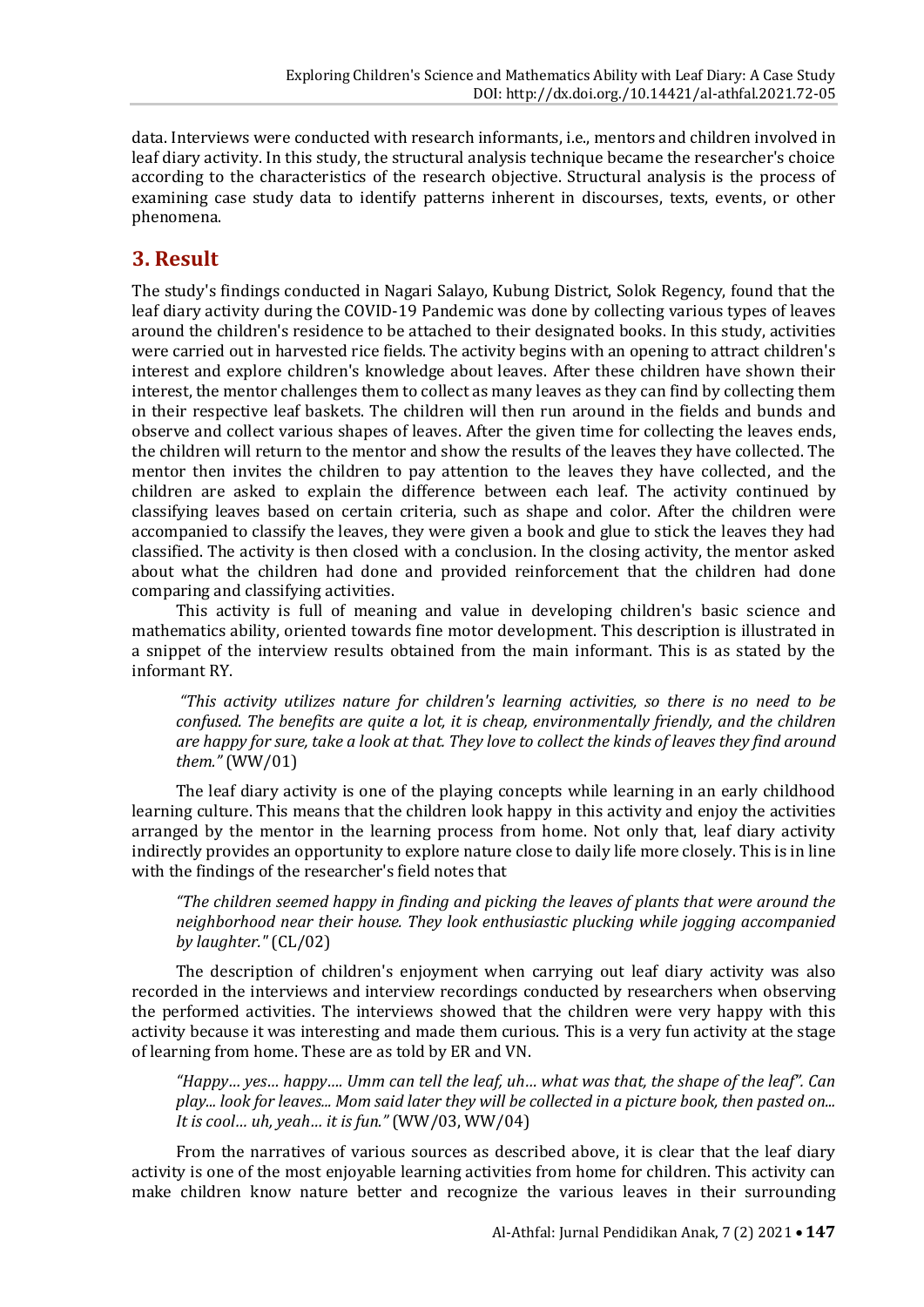environment. Children can learn to recognize and practice classifying the similarities or differences in the types of leaves found. Therefore, in this activity, there are essentially two trained abilities. This is as explained by RY as a mentor who participated in this activity:

"*There are basic science and mathematics ability in Early Childhood, right, so if we think about it, what are the activities? I thought, why don't we just use nature to study? Sometimes, children do notsee it on YouTube, but it isinteresting to watch other videos, right? That is how it is. So yes, the purpose of classification… erm... classification ability is the same as comparing. Later, the child will stick their findings on their drawing book, then we ask them which one is longer, and then the children group the leaves that are finger-shaped... like that,,,,"* (WW/05)

As explained above, the concept of the leaf diary activity is a process of training children in classifying the types of matching leaves or are the same as other leaves, especially from the physical characteristics that children find. Another concept offered in this activity is to train children in comparing the size of objects in the form of lengths measured by one leaf with another. This activity is also illustrated in a field note that the researcher wrote while making observations.

*"When they finished collecting, the mentor asked which plant leaf was the longest; then the children chose the longest leaf. Then the mentor asked to stick it to their drawing book. After that, it was seen that the children arranged the leaves according to their size, from the largest to the smallest, and then they glued them. They did the same with leaves with the same physical shape; the child collected them and then attached them to their drawing book. They put it on a sheet of paper and glued it."* (CL/07).

The informant also stated the same thing regarding the content of the leaf diary activity. They stated that this activity focuses on the two basic abilities of science and mathematics and supports motoric development for children. These results are illustrated by the two statements when the researcher conducted the following interviews with RY as the informant.

*"Uhm… what isthat? Thatis not all, fine motor skills too. Because of this, this activity is training for basic skills, such as sorting, matching the same object, collecting the same object, continuing to sort it, like for example, there is an object, and the child is asked to see which one is longer or shorter, just like that."* (WW/06 dan WW/08)

On another occasion, the results of the activity documentation also showed the same thing, that the leaf diary activity openly fulfilled two important points in training basic science and mathematics ability for early childhood. This can be seen at the stage after the children collected the leaves in a basket, then they explained the differences and similarities of each leaf they found. For example, some leaves have the same colour but different shapes, the child finds similarities and differences, the child then classifies the leaves based on the criteria asked by the mentor. The leaf diary activity implementation description shows that two abilities are trained in this activity, i.e., (1) The ability to classify and (2) the ability to compare the length of objects. This confirms that the leaf diary activity is effective for training classification skills at the basic science level in early childhood and is effective in training the ability to compare object lengths. This is presented in the figure 1.

Based on the findings above, leaf diary activity is possible in practising basic science and mathematics ability in early childhood. This ability does not rule out the possibility at children's fine and gross motor development levels. All aspects of child development are accommodated in this activity. In addition, the following two important points can be seen, both from the results of documentation, interviews, and observations made: it appears that the abilities to classify and compare are the most dominant abilities seen in this activity. Thus, the leaf diary activity is one of the activities during the pandemic that can be used as an alternative for learning activities at home to accommodate and train children's classification and comparison abilities.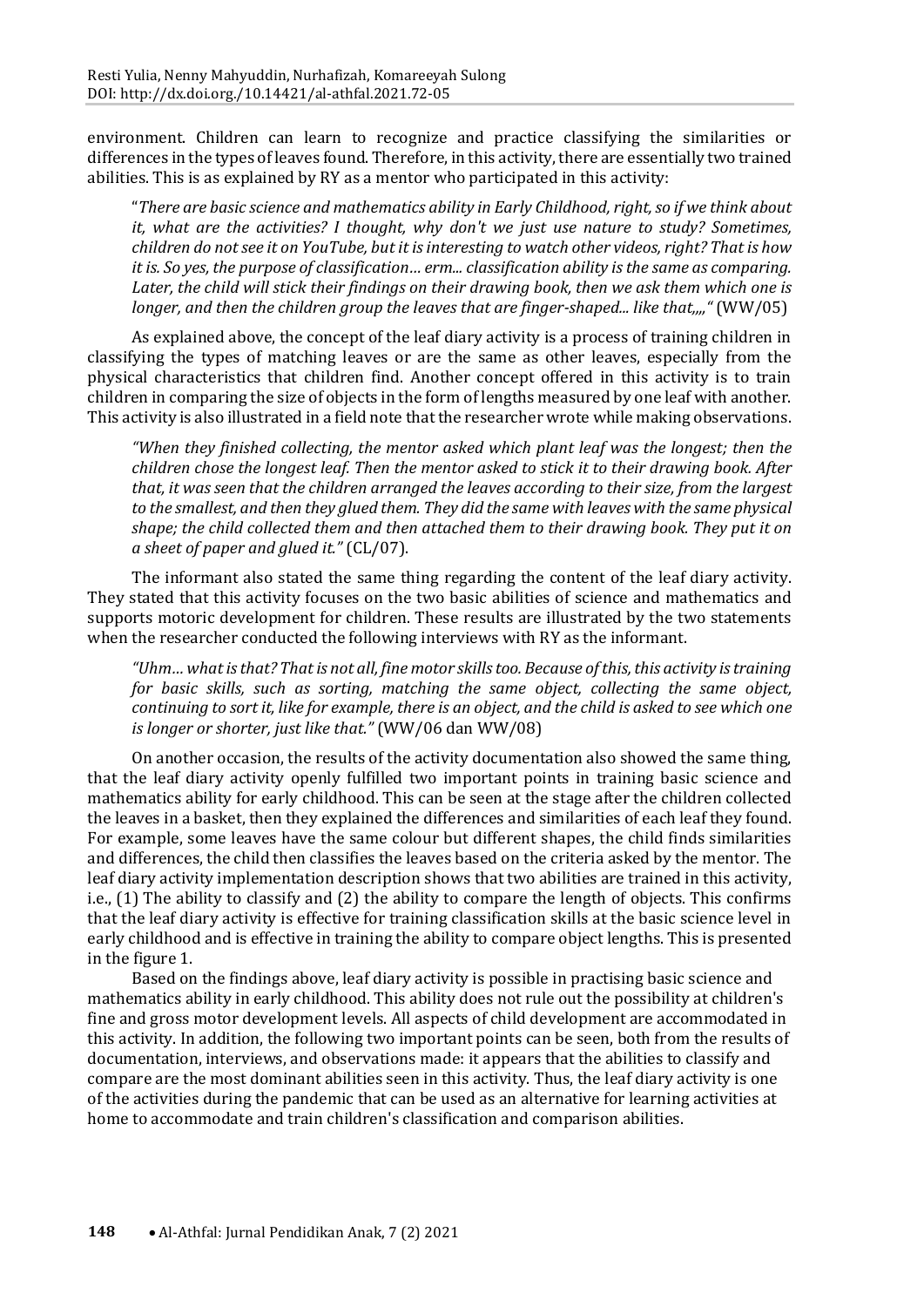

Figure 1. (a) Children Stick the Leaves of the Same Shape on Their Drawing Book (b) Children Compare Leaves from the Longest to the Shortest

The description of the analysis results from several data collection processes that have been performed shows that there are two most dominant activities in leaf diary activity, as seen in the coding in the circle with the KK (classification ability) and KM (comparing ability) codes on the three data collection techniques, i.e., interviews, observation, and documentation. This is shown in the following image:



Figure 2. Results of Triangulation Data Analysis (Sugiyono, 2018)

#### **Notes**:

| <b>OB</b> |    | : Observation            | KM. | $\sim$ 10      | <b>Comparison Ability</b> |
|-----------|----|--------------------------|-----|----------------|---------------------------|
| <b>WW</b> | ÷  | Interview                | BK  | $\sim$ 1.      | <b>Critical Thinking</b>  |
| DA        | ÷. | Documentation            | MD. | $\sim$ 1.      | Independence              |
| KK        |    | : Classification Ability | KR  | - 11           | Creativity                |
| RG        | ÷  | $\log$                   | KI  | $\sim 100$     | <b>Explaining Ability</b> |
| KS        |    | : Social Ability         | TL  | $\mathbb{R}^2$ | Thorough                  |
| KL        |    | : Collaboration          | MG. | $\sim 100$     | Observant                 |
| JS        | ÷  | Explanation              |     |                |                           |

**"Classification Ability"** (KK) in this finding refers to children who have succeeded in classifying leaves based on their shape. This grouping is done based on the selection concerning the shape and structure of the leaves that children found in their playing environment. Then, they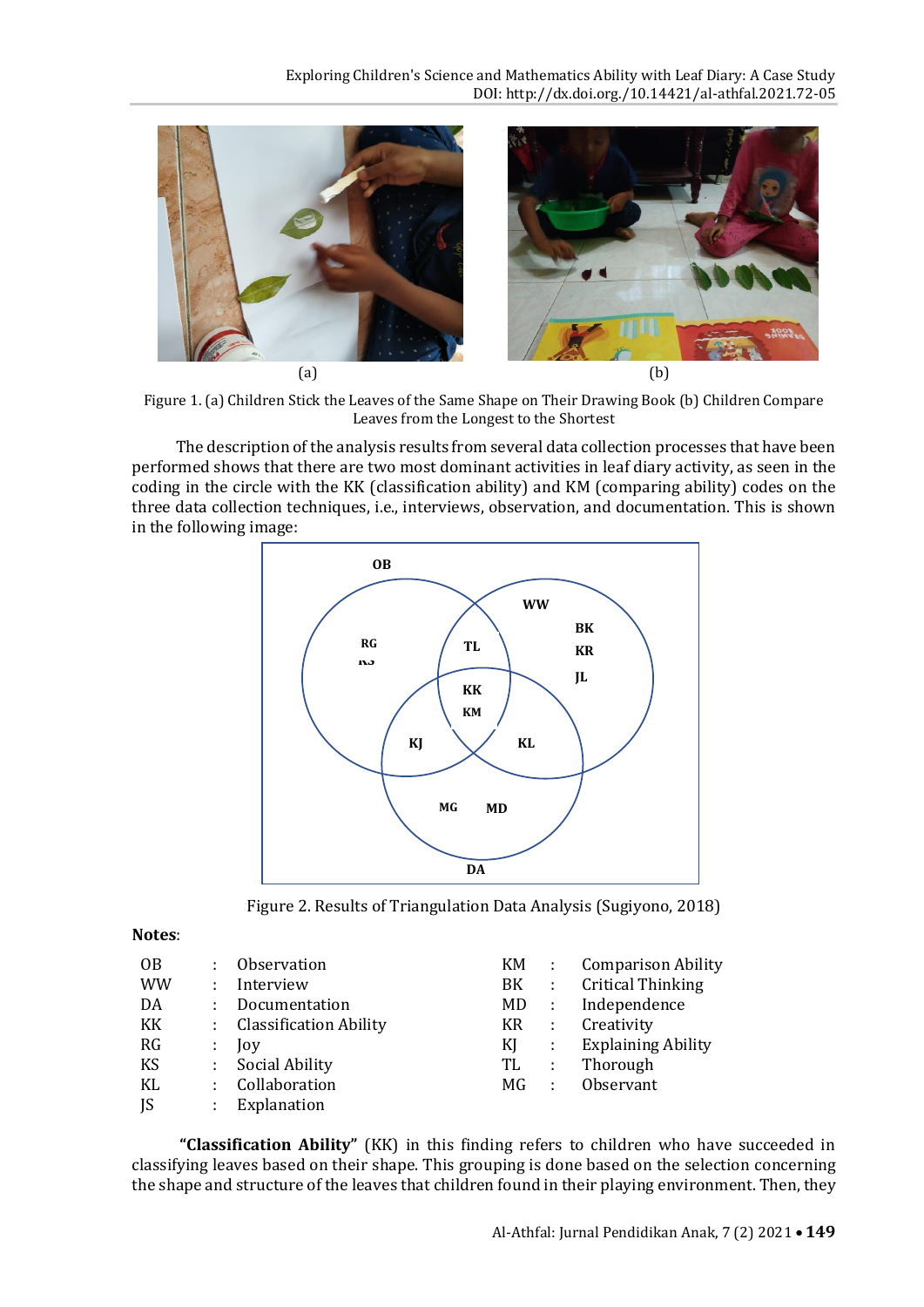provided a significant and pasted it on the book given by the teacher when starting the activity. The leaf classification activity on the leaves found in their living environment also trained them in basic science related to observing and researching various leaf shapes they encountered. Thus, children can classify leaves based on their shape from this activity. They acquired this ability from the search results they performed. The leaf diary activity as the core issue in this study is an activity based on the environment to train children in collecting various types of leaves on plants that children found in their surrounding environment. The findings were then combined according to their shape. After the classification process, the children were asked to paste the leaves on the drawing book provided by the researcher. The description of leaf diary activity applied to early childhood is illustrated in the following figure, which is an example that illustrates leaf classification activities carried out by children who participated in leaf diary activity.





Figure 3. (a) A Child Shows the Classification of Leaves Based on Their Shape (b) Children Stick the Classified Leaves on the Drawing Book

On the other hand, **"Comparison Ability"** (KM) refers to children's ability to compare in terms of "longer" and "shorter" exercises on the leaves they have acquired in the activity. The comparison process carried out in the surrounding environment involves sorting the leaves based on length and size. Its implementation involves all children's motor abilities so that this basic ability will be well equipped. In addition, the ability to compare presented in this activity has a role that the basic ability to compare in early childhood is useful for early preparation in studying the concept of numbers towards the next level of material. The comparison activity that they do in leaf diary activity can train their ability to sort objects and good mathematical abilities to be applied in children's mathematics learning. The activities that take place in the leaf diary activity are the same as the herbarium activities, which they paste on the drawing book given by the researcher. After the child determines which leaf is longer or shorter, the child is asked to sort by large and small sizes. In detail, this is seen in the figure 4.



Figure 4. (a) A Child Compares Leaves by Size (b) A Child Glues the Leaves According To Their Sizes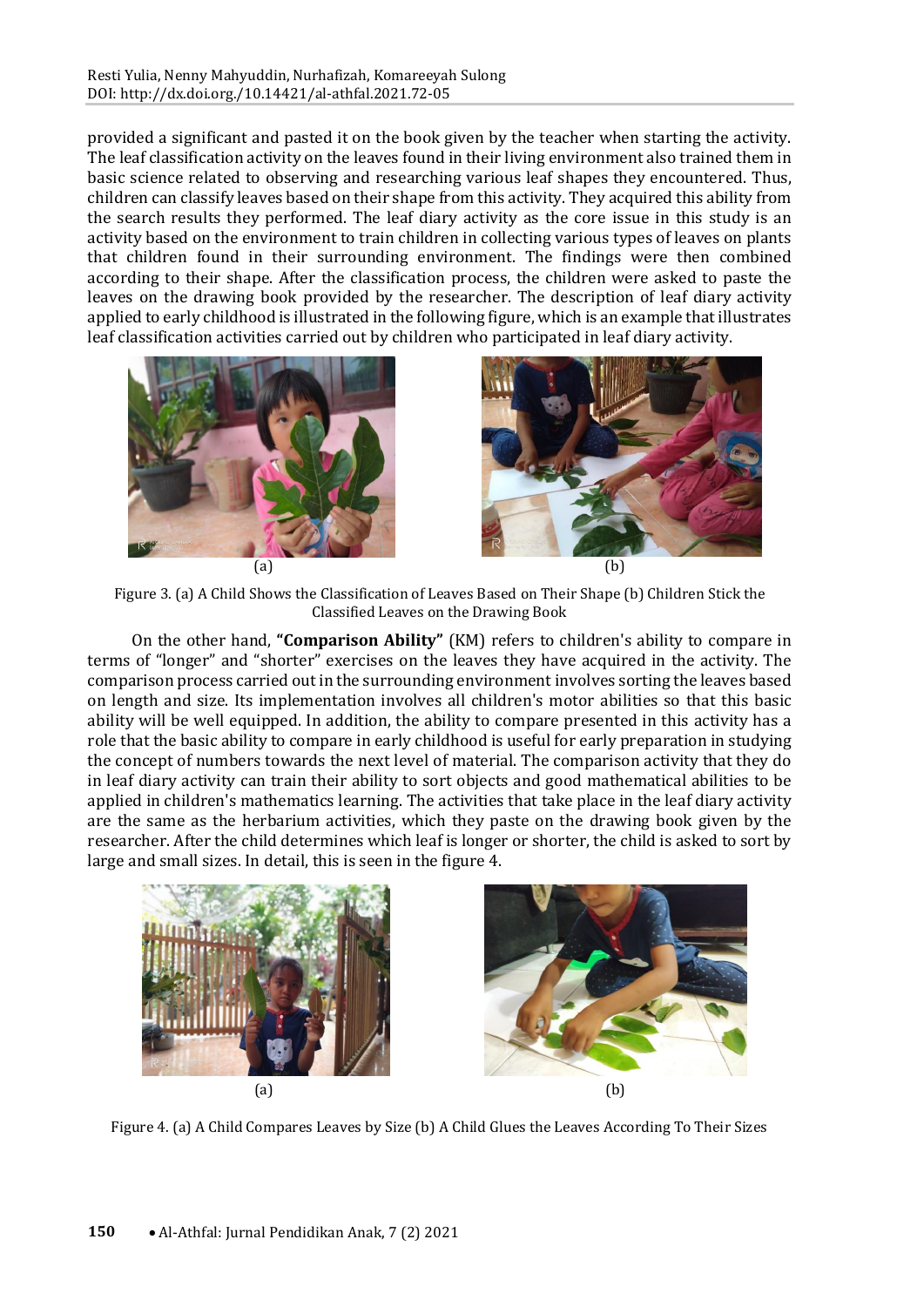### **4. Discussion**

Based on the data analysis, the leaf diary is one of the activities during the COVID-19 pandemic that teachers or parents can do in introducing the concept of classification and comparing while playing. During the activity, at least there are interesting things that can be described through a snapshot of the activity based on field notes obtained by the researcher:

*"The children seemed enthusiastic in picking up various types of leaves that were in the yard and the surrounding environment; then, they collected the leaves according to their shape. In addition, they also sort the leaves from the largest to the smallest according to the instructions."*

Children easily classify based on similar leaf shapes and can compare by sorting according to the size of the leaves they have collected during the leaf diary activity. These results show that in practicing classification skills, children in early childhood requires games and concrete objects so that the construct of understanding goes according to the stages of their cognitive development (Delfia & Mayar, 2019; Lisa, 2017; Nurdin & Anhusadar, 2020; Pramana, 2020; Sari et al., 2016). Supporting the above study's findings, the teaching and learning process provided for early childhood should consider each child's developmental stages and characteristics (Misrayeti & Mahyuddin, 2020; Nurhafizah, 2017). This means that learning provided through activities can contain game activities usually carried out by early childhood by elaborating concrete media in the surrounding environment. The leaf diary activity is carried out to support the learning process that cannot be separated from the various learning models in line with the goals and needs of learning (Hewi & Asnawati, 2020; Nurdin & Anhusadar, 2020; Sapriati, 2013). Other studies found that if the use of the surrounding environment as a learning resource is done repeatedly, it is believed that in the future, it will not only be teaching the construct of knowledge gained but also affection for respect for nature with human awareness that they need plants as oxygen producers (Safrizal, 2018; Safrizal et al., 2020). Thus, the physical environment around children can be used as a learning laboratory to practice various basic science and mathematics ability. The results of studies conducted by Lüken & Kampmann (2018), Richland et al. (2006), and Ulni and Suparno (2020) mention that the teaching and learning process with nature is believed to have an effect on children's arithmetic abilities in the early grade levels. In addition, the importance of developing the ability to classify various forms of objects based on their physical forms, such as patterns found on leaves, affects children's spatial ability.

The activity of comparing and classifying leaves through leaf diary activity allows children to develop concrete problem-solving skills that can be seen directly and findings that focus on observation and investigation (Amalina, 2020; Gadzichowski et al., 2018; Sarama & Clements, 2009; Widayati et al., 2020). The forms of skills developed through the activities produced in the leaf diary activity are observing skills, where children are encouraged to pay special attention to the shape and size of the leaves and group them according to their similar shapes. Another thing that children acquire related to learning experiences through leaf diary activity is the skill of comparing, i.e., examining objects in terms of the similarity in size of objects or objects observed in the surrounding environment. Further explanation in the implementation of leaf diary activity is based on the object classification process, which essentially involves the ability to see similarities and differences between objects. This is because the similarity of an object is the main thing that can be seen and explained by a child in the teaching and learning process by using concrete objects. This is an important point in the learning activities developed in the leaf diary activity.

Following Ruth Wilson's opinion, creative play in a natural environment allows children's real intelligence to develop. The essence of learning about the natural environment will not be embedded in the information given to a child because the knowledge presented is not based on information the child has heard, but rather, an understanding of nature and real intelligence will last a long time in children when the interaction between children and the natural world is carried out properly (Fardiah et al., 2019; Suhendro, 2020; Ulfah & Khoerunnisa, 2018). Other studies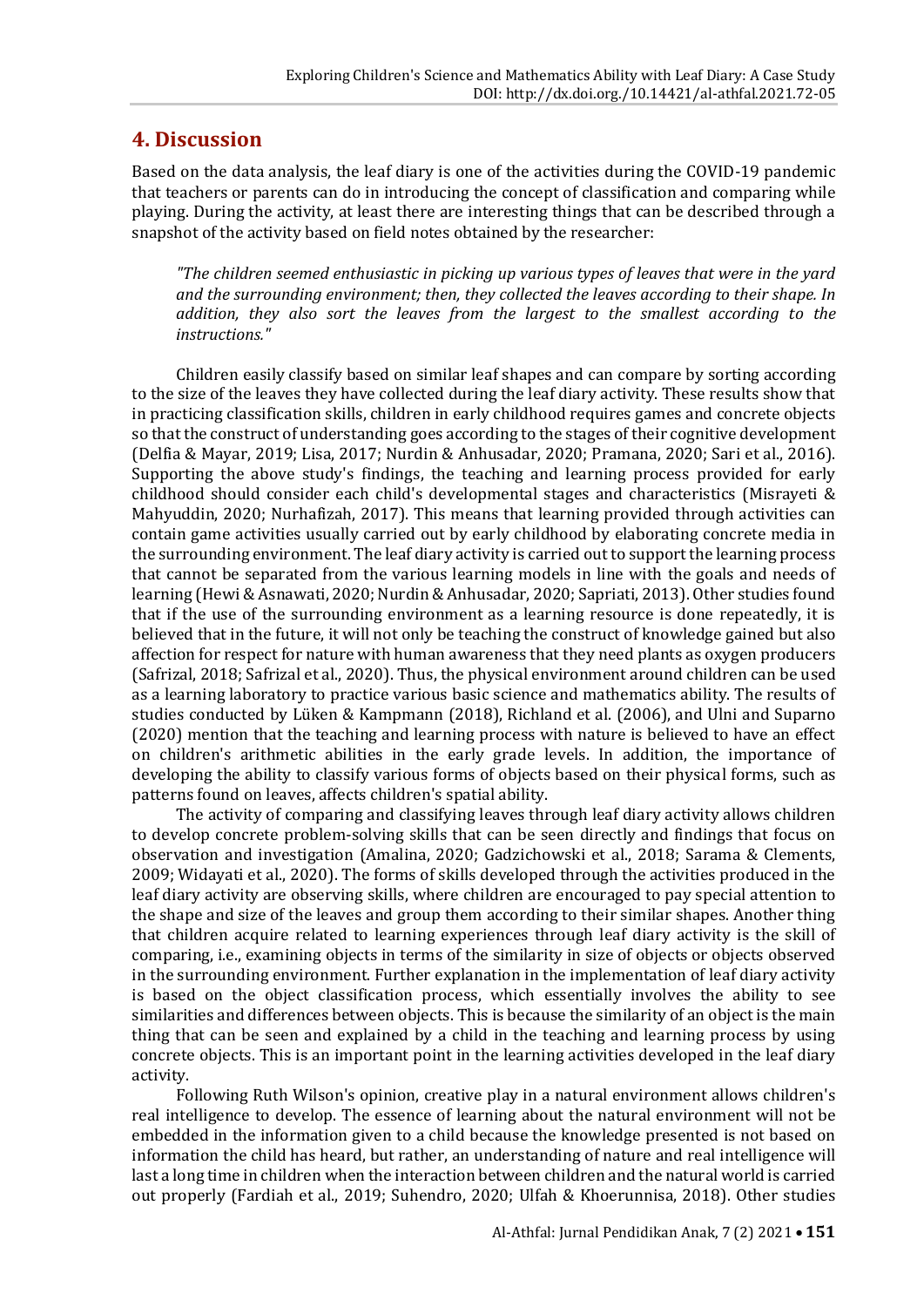stated that learning through the environment is related to the classification and comparison of what is taught to children in early childhood, in essence, is a process of recognizing values and clarifying concepts in order to develop the attitude skills needed to understand and appreciate the interrelationships between components with one another, so that the gained knowledge or constructs of knowledge exhibit complex hierarchies (Gayford & Saveland, 1978; Wilson, 2018). In line with the above, in a study related to scientific literacy, it was stated that one of the components that manifest the ability to process information from nature, one of which is the environment in the form of plants around students (Safrizal, 2018; Safrizal et al., 2020). This study also focuses on the main thing in inculcating basic science skills so that scientific literacy behaviour is formed, which is a combination of the natural environment with attractive natural learning strategies. Therefore, children's knowledge touches the theory and reaches the realm of application. This explanation fully supports the classification ability formed in the leaf diary activity that a series of activities that ask children to search and collect up to the classification level is the latest way that touches the concept of learning while playing. The classification activities touched the cognitive level and reached the child's psychomotor (Lüken, 2018; Richland et al., 2006; Sarama & Clements, 2009; Ulni & Suparno, 2020). Therefore, planting and fostering basic science skills for similar grouping or classification is easy to obtain and teach to children.

In the concept of introducing mathematics and science to children in early childhood, leaf diary activity essentially introduces children to concrete objects that are often seen and found in their surrounding environment. In addition, the importance of involving children in learning, especially exploring nature as a source and learning media is one of the interesting things so that learning is not only durable, but learning also gives a deep impression in the process of developing cognitive, affective, and psychomotor abilities (Greenes et al., 2004; Jordan et al., 2009). In the discussion above, light activities are contained in this activity. The skills trained in leaf diary activity require some scientific and mathematical abilities in early childhood. This can be seen from every aspect of the trained skills as the analysis results described above. Thus, it is clear that the activities carried out in the leaf diary activity are learning presentations that integrate the introduction of nature with the development of early childhood science and mathematical abilities. It includes leaf classification skills based on their shape and training skills in comparing or measuring the size of leaves obtained from their surrounding environment. In addition to the two abilities above, many early process abilities still need to be trained before children engage with material that leads to numbers. This includes identifying and describing the meaning, match, sorting, comparing, and sorting in order. Several mentioned abilities above are accommodated in one activity wrapped in a leaf diary.

Furthermore, learning mathematics for early childhood essentially begins naturally when involved with the world around them. Therefore, children have a lot of desire and ability to understand and create a child's world order. This is because, for early childhood students, the best way to introduce basic science and mathematics ability is to investigate and manipulate concrete materials and develop problem-solving skills, as shown in the description of the leaf diary activity. The child must classify the leaves according to their physical shape. Furthermore, children also need to learn how to sort the materials from nature before pasting on paper media. Ability training is needed because children need to know what they are selecting and comparing before entering the realm of advanced mathematics and science learning (Hewi & Asnawati, 2020; Marwiyati & Istiningsih, 2020; Ulni & Suparno, 2020). This means that the urgency of developing basic science and mathematics ability in early childhood can be carried out even amid a pandemic, especially through activities based on nature and the surrounding environment. This is because the ability to classify and compare is an ability that can control in solving personal to social problems scientifically. Therefore, the application of abilities that have been formed from leaf diary activity can be actualized in everyday life.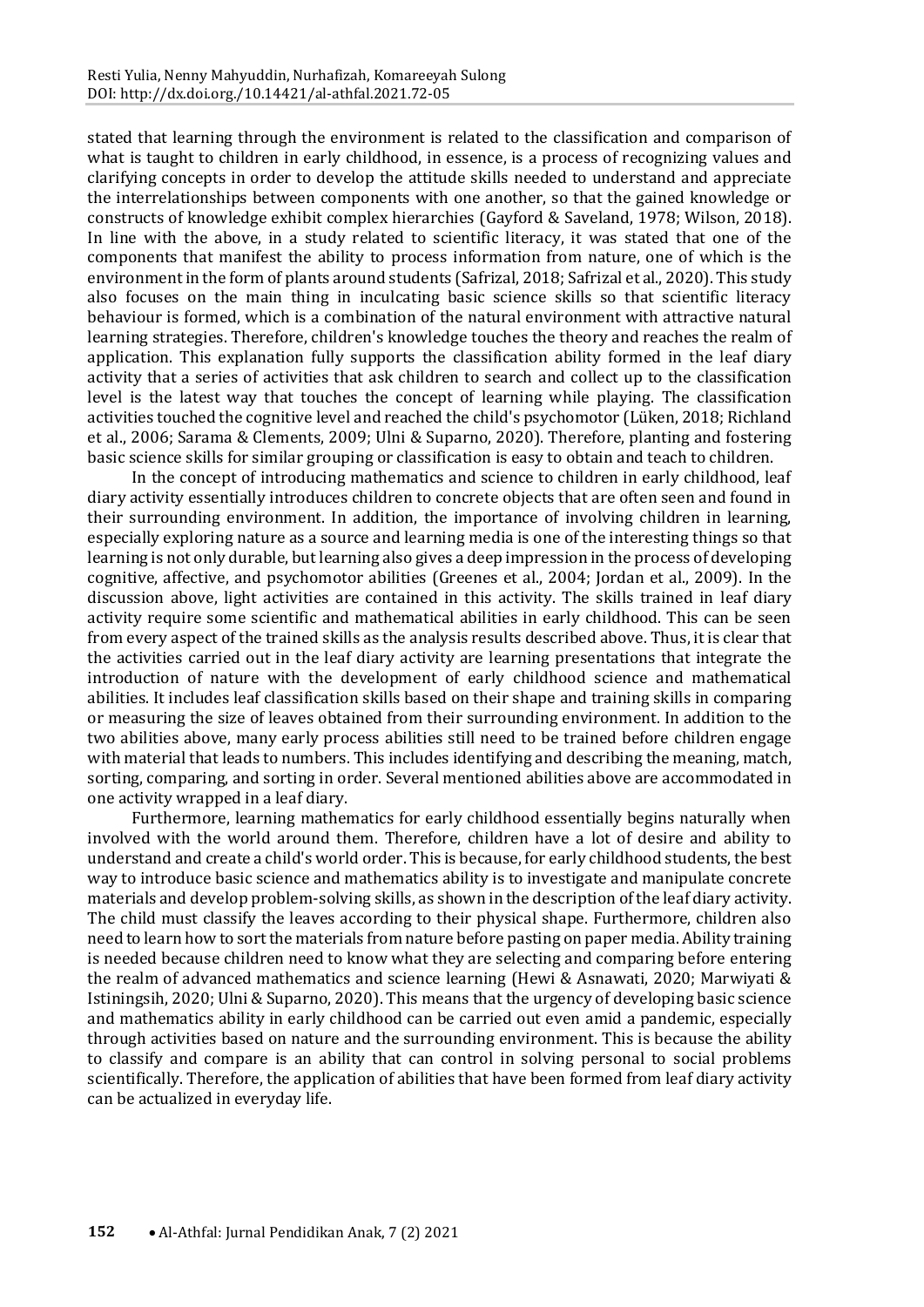### **5. Conclusion**

The leaf diary activity is one of the learning activities to develop children's ability to compare leaves based on size and classify leaves based on shape. Classifying and comparing activities can help children to be able to develop various thinking skills and build basic concepts in solving problems found in everyday life. Meanwhile, identifying physical shapes and similarities of objects can help children learn about number recognition or math skills on the concepts of big-small and high-low. In addition, children can explore the natural surroundings, so that basic science and mathematics abilities can be fulfilled properly.

### **Declarations**

#### **Author contribution statement**

Resti Yulia conceived of the presented idea. Nenny Mahyuddin, Nurhafizah, and Komareeyah Sulong developed the theory of children's science and mathematics, discussed the results, and contributed to the final manuscript.

#### **Funding statement**

This research received no specific grant from any funding agency in the public, commercial, or not-for-profit sectors.

#### **Data availability statement**

The datasets generated during and/or analyzed during the current study are available from the corresponding author on reasonable request.

#### **Declaration of interests statement**

The authors declare that they have no known competing financial interests or personal relationships that could have influenced the work reported in this paper.

#### **Additional information**

Correspondence and requests for materials should be addressed to restiyulia911@gmail.com.

#### **ORCID**

Resti Yulia D https://orcid.org/0000-0002-7089-587X Nenny Mahyuddin **b** https://orcid.org/0000-0001-9786-8583

#### **References**

- Amalina, A. (2020). Pembelajaran Matematika Anak Usia Dini di Masa Pandemi COVID-19 Tahun 2020. *Jurnal Obsesi : Jurnal Pendidikan Anak Usia Dini*, *5*(1), 538-548. https://doi.org/10.31004/obsesi.v5i1.592
- Delfia, E., & Mayar, F. (2019). Penanaman Konsep Berhitung Anak melalui Permainan Pencocokkan Kepingan Buah. *Jurnal Obsesi : Jurnal Pendidikan Anak Usia Dini*, *4*(1), 338-350. https://doi.org/10.31004/obsesi.v4i1.350
- Fardiah, F., Murwani, S., & Dhieni, N. (2019). Meningkatkan Kemampuan Kognitif Anak Usia Dini melalui Pembelajaran Sains. *Jurnal Obsesi : Jurnal Pendidikan Anak Usia Dini*, *4*(1), 133-140. https://doi.org/10.31004/obsesi.v4i1.254
- Gadzichowski, K. M., Peterson, M. S., Pasnak, R., Bock, A. M., Fetterer-Robinson, S. O. J. M., & Schmerold, K. L. (2018). A Place for Patterning in Cognitive Development. *Psychology*, *9*(8), 2073–2082. https://doi.org/10.4236/psych.2018.98118
- Gayford, C. G., & Saveland, R. N. (1978). Handbook of Environmental Education. *British Journal of Educational Studies, 26* (1), 103. https://doi.org/10.2307/3120486
- Greenes, C., Ginsburg, H. P., & Balfanz, R. (2004). Big Math for Little Kids. *Early Childhood Research*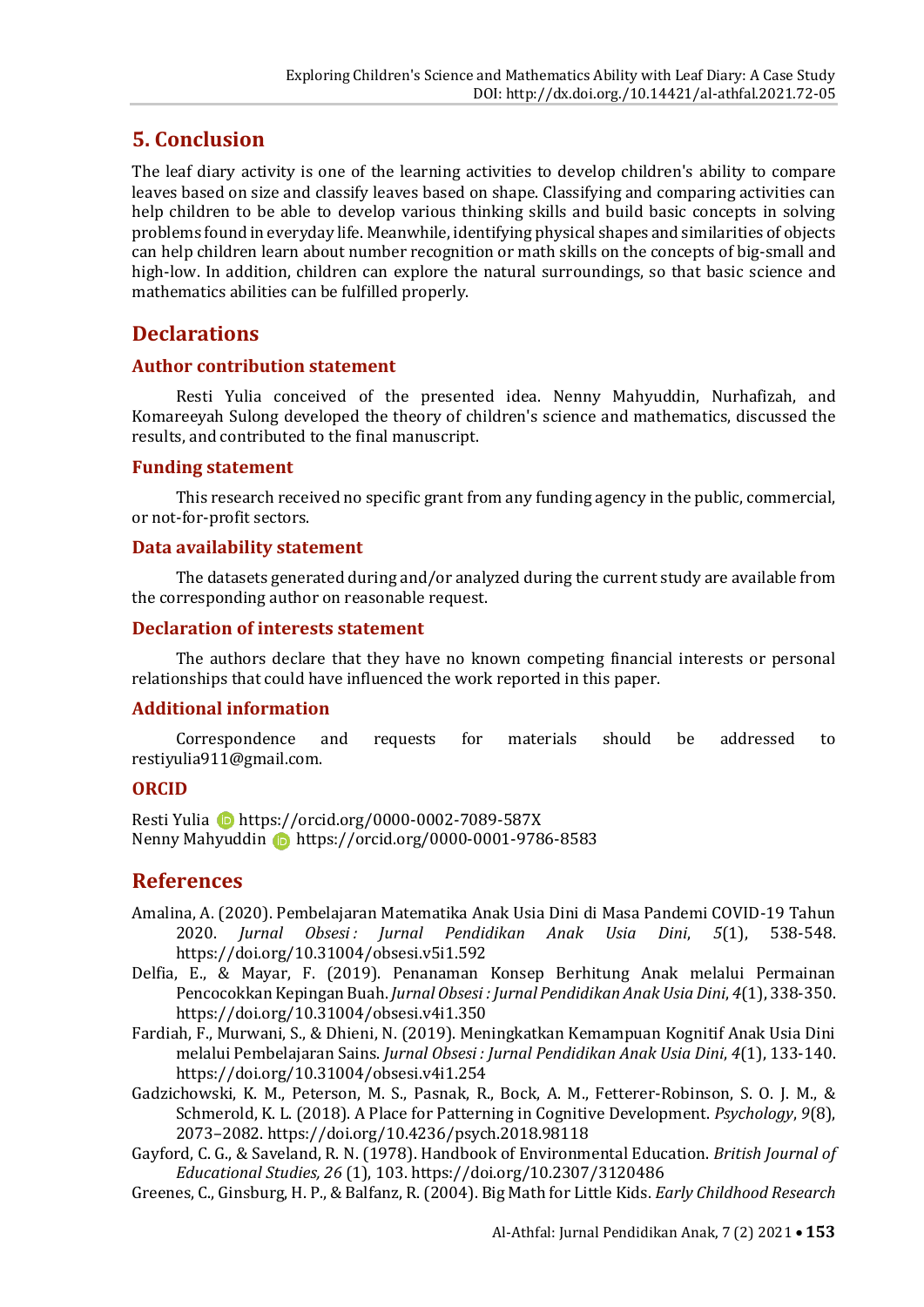*Quarterly*, *19*(1), 159–166. https://doi.org/10.1016/j.ecresq.2004.01.010

- Hewi, L., & Asnawati, L. (2020). Strategi Pendidik Anak Usia Dini Era Covid-19 dalam Menumbuhkan Kemampuan Berfikir Logis. *Jurnal Obsesi : Jurnal Pendidikan Anak Usia Dini*, *5*(1), 158-167. https://doi.org/10.31004/obsesi.v5i1.530
- Jordan, N. C., Kaplan, D., Ramineni, C., & Locuniak, M. N. (2009). Early Math Matters: Kindergarten Number Competence and Later Mathematics Outcomes. *Developmental Psychology*, *45*(3), 850–867. https://doi.org/10.1037/a0014939
- Lee, J. (2020). Mental health effects of school closures during COVID-19. *The Lancet Child and Adolescent Health*, *4*(6), 421. https://doi.org/10.1016/S2352-4642(20)30109-7
- Lisa. (2017). Prinsip Dan Konsep Permainan Matematika Bagi Anak Usia Dini. *Bunayya: Jurnal Pendidikan Anak Usia Dini*, *3*(1), 93–107. https://jurnal.arraniry.ac.id/index.php/bunayya/article/view/2047
- Lüken, M. M. (2018). *Repeating Pattern Competencies in Three- to Five-Year Old Kindergartners: A Closer Look at Strategies*. 35–53. https://doi.org/10.1007/978-3-319-73432-3\_3
- Lüken, M. M., & Kampmann, R. (2018). The Influence of Fostering Children's Patterning Abilities on Their Arithmetic Skills in Grade 1. *Contemporary Research and Perspectives on Early Childhood Mathematics Education,* 55–66. https://doi.org/10.1007/978-3-319-73432-3\_4
- Marwiyati, S., & Istiningsih, I. (2020). Pembelajaran Saintifik pada Anak Usia Dini dalam Pengembangan Kreativitas di Taman Kanak-Kanak. *Jurnal Obsesi : Jurnal Pendidikan Anak Usia Dini*, *5*(1), 135-149. https://doi.org/10.31004/obsesi.v5i1.508
- Misrayeti, & Mahyuddin, N. (2020). The Implementation of Mathematics Learning in the Preparation Center Islamic Kindergarten Raudhatul Jannah City of Payakumbuh. *Proceedings of the International Conference of Early Childhood Education (ICECE)*, 84–92. https://doi.org/10.2991/assehr.k.200715.017
- Nurdin, N., & Anhusadar, L. (2020). Efektivitas Pembelajaran Online Pendidik PAUD di Tengah Pandemi Covid 19. *Jurnal Obsesi : Jurnal Pendidikan Anak Usia Dini*, *5*(1), 686-697. https://doi.org/10.31004/obsesi.v5i1.699
- Nurhafizah. (2017). Strategi Pengembangan Kemampuan Sains Anak Taman Kanak-Kanak di Koto Tangah Padang. *Pedagogi: Jurnal Anak Usia Dini dan Pendidikan Anak Usia Dini*, *3*(3b), 72– 77.
- Pramana, C. (2020). Pembelajaran Pendidikan Anak Usia Dini (PAUD) Dimasa Pandemi Covid-19 *IJEC: Indonesian Journal of Early Childhood Education, 2*(2), 115-124. https://doi.org/10.35473/ijec.v2i2.557
- Retnaningrum, W. (2016). Peningkatan perkembangan kognitif anak usia dini melalui media bermain memancing. *Jurnal Pendidikan dan Pemberdayaan Masyarakat*, *3*(2), 207-218. https://doi.org/10.21831/jppm.v3i2.11284
- Richland, L. E., Morrison, R. G., & Holyoak, K. J. (2006). Children's development of analogical reasoning: Insights from scene analogy problems. *Journal of Experimental Child Psychology*, *94*(3), 249–273. https://doi.org/10.1016/j.jecp.2006.02.002
- Roza, M. M. (2012). Pelaksanaan Pembelajaran Sains Anak Taman Kanak-Kanak Aisyiyah Bustanul Athfal 29 Padang. *Jurnal Ilmiah: PESONA PAUD*, *1*(5), 1–11. http://ejournal.unp.ac.id/index.php/paud/article/view/1703
- Saepudin, A. (2011). Pembelajaran Sains Pada Program Pendidikan Anak Usia Dini. *Jurnal Teknodik*, *XV*(2), 213–226.
- Safrizal, S. (2018). Adiwiyata; Model of Building Science Literacy of Basic School Students in 21St Century. *PROCEEDING IAIN Batusangkar*, *3*(1), 277–282. http://ecampus.iainbatusangkar.ac.id/ojs/index.php/proceedings/article/view/1319
- Safrizal, Safrizal, Zaroha, L., & Yulia, R. (2020). Kemampuan Literasi Sains Siswa Sekolah Dasar di Sekolah Adiwiyata (Studi Deksriptif di SD Adiwiyata X Kota Padang). *Journal of Natural Science and Integration*, *3*(2), 215-223. https://doi.org/10.24014/jnsi.v3i2.9987
- Sapriati, A. (2013). *Literasi Sains Siswa Sekolah Dasar Kementerian Pendidikan dan Kebudayaan*. Universitas Terbuka.
- Sarama, J. A., & Clements, D. H. (2009). *Early Childhood Mathematics Education Research: Learning Trajectories for Young Children*. Routledge. https://doi.org/10.4324/9780203883785